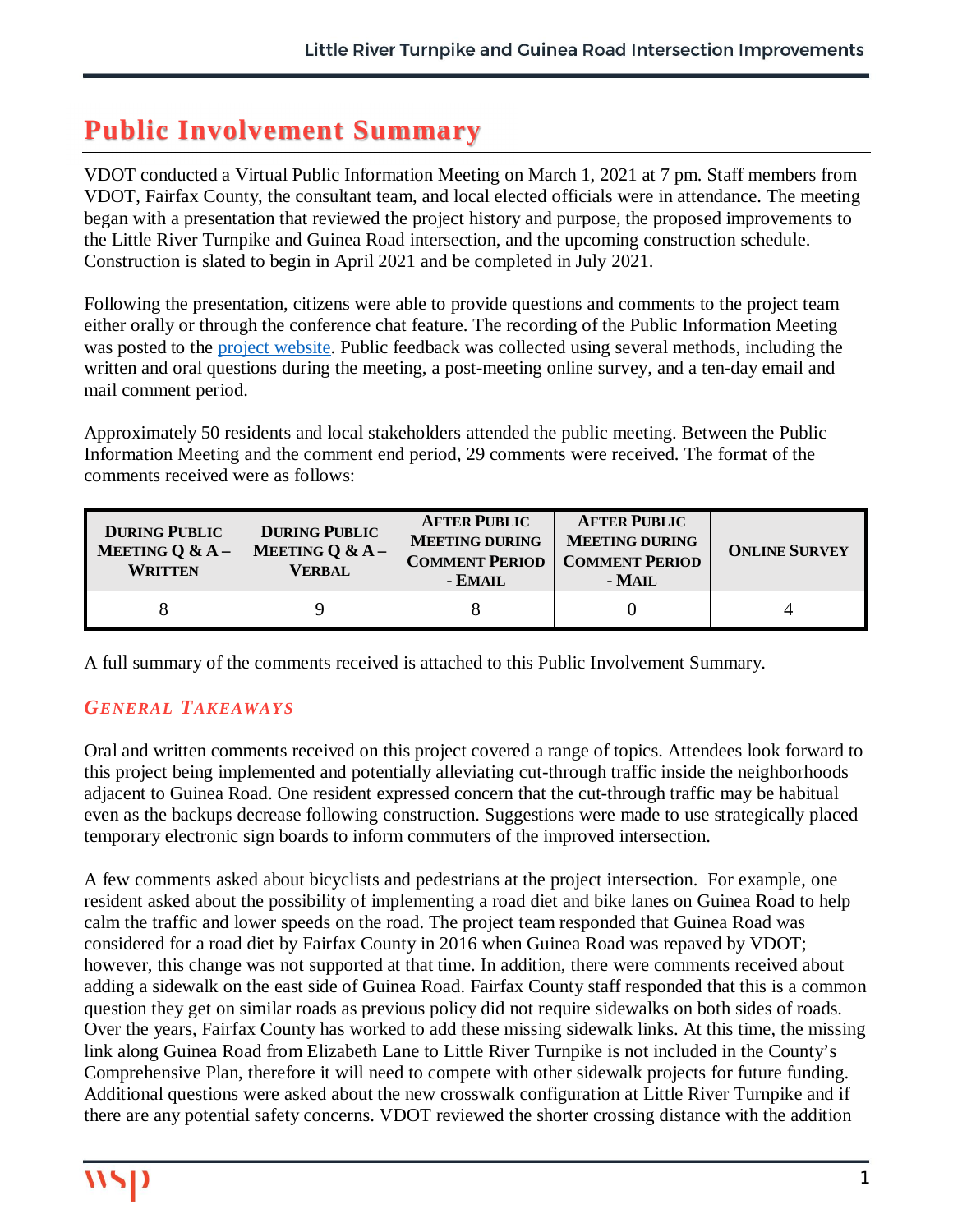of the refuge island and stated that construction will clear any trees or brush inside of right-of-way to maintain clear sight triangles.

Several comments were received asked about the signal timings on Little River Turnpike and if this project would adjust the timings. The project team responded that signal timings were being adjusted at the project intersection as the pedestrian movements had been altered with the installation of a new island and associated pedestrian signals; however, this project does not include changes to the signal timings at other intersections along the Little River Turnpike corridor.

A question was raised about whether the new free-flow right turns onto Little River Turnpike eastbound will yield to the left-turning traffic coming from the north. VDOT confirmed that the proposed design is for the right-turning traffic to have their own lane for several hundred feet before merging onto Little River Turnpike eastbound. This improves the existing lane configuration where right-turning traffic immediately moves into the eastbound lanes.

A question was asked about impacts to Guinea Road traffic turning right onto Little River Turnpike eastbound and then turning left onto Prosperity Avenue. VDOT agrees that this can be a heavy movement and that it was reviewed early during the traffic modeling phase before recommendations were made to move forward with the proposed design. Additional acceleration distance has been provided in the right most lane from Guinea Road to Old Hickory Road, and VDOT acknowledged that additional traffic may be released onto Little River Turnpike (compared to existing), but the intent is for it to be an overall positive improvement for the movement.

Residents asked about next steps following construction; specifically, to confirm whether the project reduces cut-through traffic, and if traffic is not reduced, what actions would be taken. VDOT and Fairfax County stated that they will monitor the traffic movement in the area following construction, allowing approximately six months to establish traffic patterns and behavior. If cut-through traffic continues, they will determine if it qualifies for the cut-through program and take the necessary steps.

Many of the comments received from meeting attendees were related to the existing marked crosswalk at the unsignalized intersection of Elizabeth Lane and Guinea Road (a location not included in the scope of the project). Residents expressed concerns that speeding creates unsafe conditions for pedestrians and cyclists to cross Guinea Road at Elizabeth Road. Several community members shared personal stories about their uncomfortable experiences crossing Guinea at this location. They also noted that this crosswalk provides access to Wakefield Forest Elementary School and a neighborhood swimming pool. The project team acknowledged that they understood the residents' concerns with this location and committed to discussing this separate concern with the appropriate VDOT Traffic Engineering staff. The project team also encouraged citizens to continue to reach out to their state and county representatives, including VDOT staff, FCDOT staff, Fairfax County Board of Supervisor members and other local representatives regarding transportation concerns.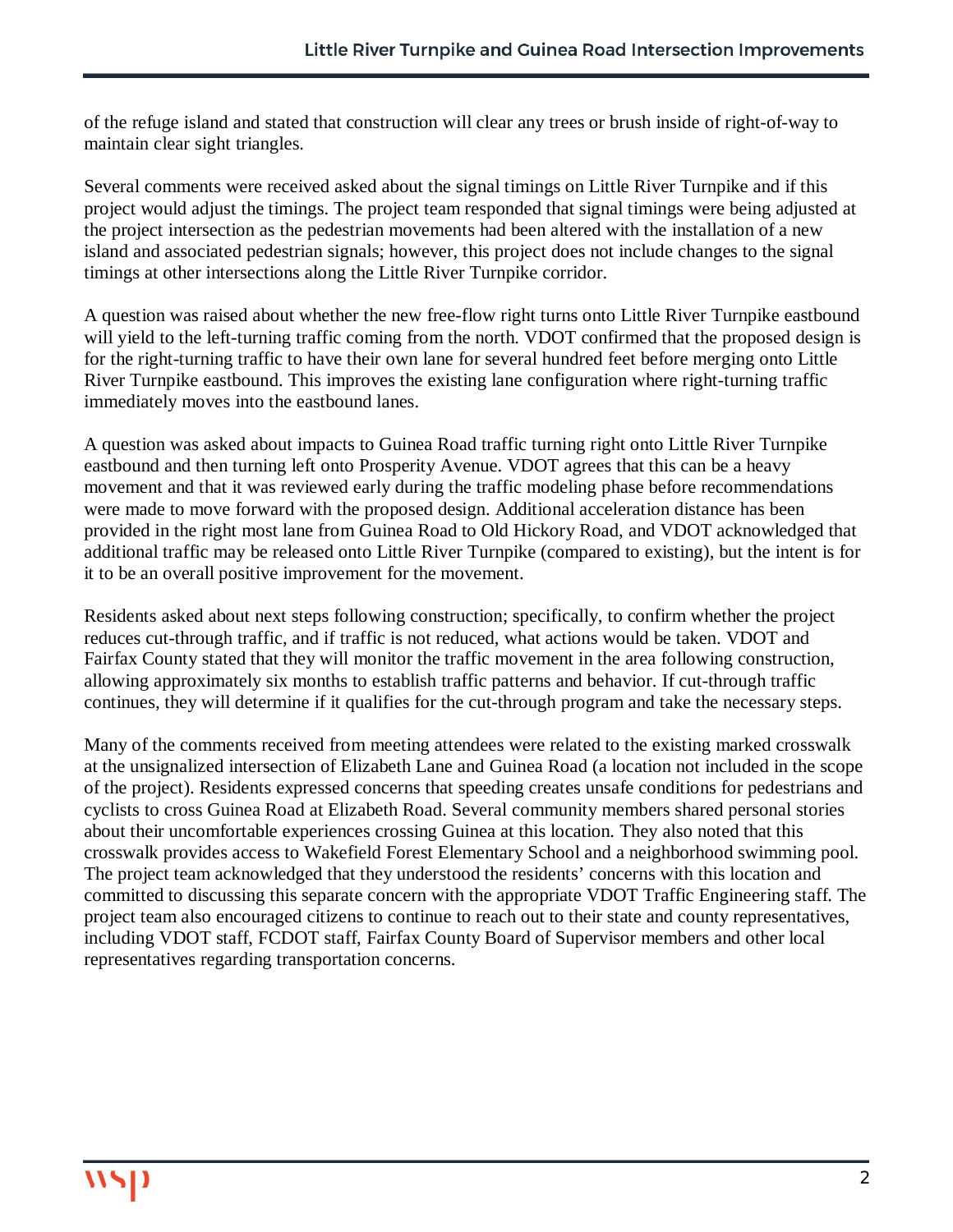## **Little River Turnpike and Guinea Road Intersection Improvements Public Information Meeting**

*Emailed Questions and Comments*

| <b>Name</b>                           | <b>Date</b> | <b>Comments/Suggestions</b>                                                                                                                                                                                                                                                                                                                                                                                                                                                                                                                                                                                                                                                                                                                                                                                                                                                                                                                                                                                                                                                                                                                                                                                                                                                                                                                                                                                                                                                                                                                                                                                                                                                                                                                                                                                                                                                                                                                                                                                                                                                                                                                                                                                                                                                                                                                                                                                                                                                                                                                                                                                                                                                                                                                                                                                                                                                                                                                                                                                                          |
|---------------------------------------|-------------|--------------------------------------------------------------------------------------------------------------------------------------------------------------------------------------------------------------------------------------------------------------------------------------------------------------------------------------------------------------------------------------------------------------------------------------------------------------------------------------------------------------------------------------------------------------------------------------------------------------------------------------------------------------------------------------------------------------------------------------------------------------------------------------------------------------------------------------------------------------------------------------------------------------------------------------------------------------------------------------------------------------------------------------------------------------------------------------------------------------------------------------------------------------------------------------------------------------------------------------------------------------------------------------------------------------------------------------------------------------------------------------------------------------------------------------------------------------------------------------------------------------------------------------------------------------------------------------------------------------------------------------------------------------------------------------------------------------------------------------------------------------------------------------------------------------------------------------------------------------------------------------------------------------------------------------------------------------------------------------------------------------------------------------------------------------------------------------------------------------------------------------------------------------------------------------------------------------------------------------------------------------------------------------------------------------------------------------------------------------------------------------------------------------------------------------------------------------------------------------------------------------------------------------------------------------------------------------------------------------------------------------------------------------------------------------------------------------------------------------------------------------------------------------------------------------------------------------------------------------------------------------------------------------------------------------------------------------------------------------------------------------------------------------|
| <b>Greg Parnell</b><br>Sarah Paranell | 20-Feb-21   | We live on Guinea Road near the intersection of Little River Turnpike and recently learned of the planned road<br>improvement project to create a free-flow right turn lane. We would like to highlight the critical need for a pedestrian<br>sidewalk on the east side of Guinea Road and would like to petition to incorporate this improvement into the<br>proposed project. The purpose of the sidewalk would be to increase pedestrian safety on an already busy, high-<br>speed road and provide improved access to the neighborhood. Without the sidewalk, we would find it difficult to<br>support this project.<br>We ask that the county consider installing a sidewalk on the eastern side of Guinea Road between Little River<br>Turnpike and Elizabeth Lane (approximately 0.3 miles). This sidewalk would provide the residents of several homes<br>along Guinea Road and other local pedestrians access to schools, local businesses, parks, trails, and community<br>centers in the neighborhood. It appears that installing a sidewalk (or at a minimum a wide shoulder) would be a<br>feasible modification to the current project design, which eliminates a lane and thus creates some unutilized space.<br>Without such a sidewalk, Guinea Road is very hazardous for pedestrians. The speed limit is relatively high (35)<br>mph) considering that residential homes occupy both sides of the street. It is a multi-lane road and is a major<br>commuter route during rush hour. It has no shoulder and has trees and shrubs along the side, impeding visibility.<br>In the past couple of years, our mailbox has been destroyed twice by traffic accidents in the northbound right lane<br>approaching Little River. We note that most of the residential streets in the area have sidewalks, despite being used<br>less frequently by vehicles, having lower speed limits, and having wider lanes with greater visibility. If this project<br>achieves its objective of increasing the flow of traffic turning right from Guinea Road onto Little River, a sidewalk will<br>be even more essential as these cars will not need to reduce as much speed and prepare to stop at the light as they<br>had in the past.<br>We moved to Fairfax County in 2016 largely due to the area's excellent schools, vibrant community spaces, and<br>natural beauty. We were excited to purchase our home because we knew we would be within a one-mile walk from<br>our local elementary, middle, and high schools, a community center, a community park and pool, and hiking trails.<br>However, to access any of these locations by foot we must either walk in the roadway with our backs to oncoming<br>traffic or cross several lanes of traffic without a crosswalk to the west side of Guinea Rd. While we can drive, it<br>seems a shame to add unnecessary traffic congestion and pollution for such short trips. As we now have a young<br>child, it is more important to us than ever that this area is safe. |
| <b>Stacey Rose Harris</b>             | 24-Feb-21   | Hi, I am writing to comment on the planned improvement at this intersection.<br>I live in Ridgelea Hills, just west of the intersection. To go eastbound on Little River, I take the access road past the<br>fire station and the JCC, take a [very-like 15 feet] short right onto Guinea and then an immediate left onto Little<br>River.<br>My concern with having a through/right-turn lane is that traffic coming from my direction, which has to zig and then<br>zag to get to eastbound Little River, will not easily or quickly be seen by cars that will be turning right (eastbound)<br>onto Little River from the other direction on Guinea. It already happens with some frequency, and those cars are<br>supposed to stop/yield. Unless I am mis-understanding the design, I have serious concerns about this new<br>proposed lane creating a greater risk for head-on collisions in that intersection.<br>What are your thoughts on that and how would this be designed to avoid that?                                                                                                                                                                                                                                                                                                                                                                                                                                                                                                                                                                                                                                                                                                                                                                                                                                                                                                                                                                                                                                                                                                                                                                                                                                                                                                                                                                                                                                                                                                                                                                                                                                                                                                                                                                                                                                                                                                                                                                                                                                  |
| Caron Atiyeh<br>Ghassan Atiyeh        | 1-Mar-21    | I have been attending the meetings for this project as long as the meetings have been going on (taking place in<br>Truro). We live on the Fairfax side of Elizabeth Lane, just off Guinea Road and have, since the beginning of this<br>process, mentioned the concerns of our side of the neighborhood but feel like we really have not been heard.<br>Continuing with a one lane left turn lane onto LRT, we are concerned that the traffic will continue to back up and<br>cause cut through traffic on our side of Guinea, as it has in the past. The light to turn left is short and people bail to<br>left side streets when they miss the rotation. Is there a plan to lengthen the time of the light for those turning left? Is<br>there a way to add a second turn lane? This isn't the first time I've asked so I don't want you thinking I'm "asking too<br>late in the game". I just never received a clear answer before--just "studies are still underway", "early in the<br>process", "waiting on funding", etc. (Same with the concern that follows).<br>There has also been a lot of talk (and I have mentioned it at the meetings), that we would like to get a flashing<br>crossing signal at Elizabeth and Guinea. There are quite a few kids that cross to walk to school and/or go to tennis<br>or the pool from the Fairfax side to Annandale side. There are also people from the opposite way that cross to go<br>walking. There is concern that with a continuous turn lane, there will be no incentive for cars to slow down. If you<br>ask at the meeting, you will hear that it is hard to get cars to stop now for people and kids to cross, let alone when<br>there is free flow traffic. Can you please address the process for getting a lighted, push button signal there at<br>Guinea and Elizabeth? Can it be added to this project? Fairfax County and the Public Schools promote walk and<br>bike to school days, etc and it is unsafe for my kids to do on their own at that crosswalk as it is currently set up.                                                                                                                                                                                                                                                                                                                                                                                                                                                                                                                                                                                                                                                                                                                                                                                                                                                                                                                                                                             |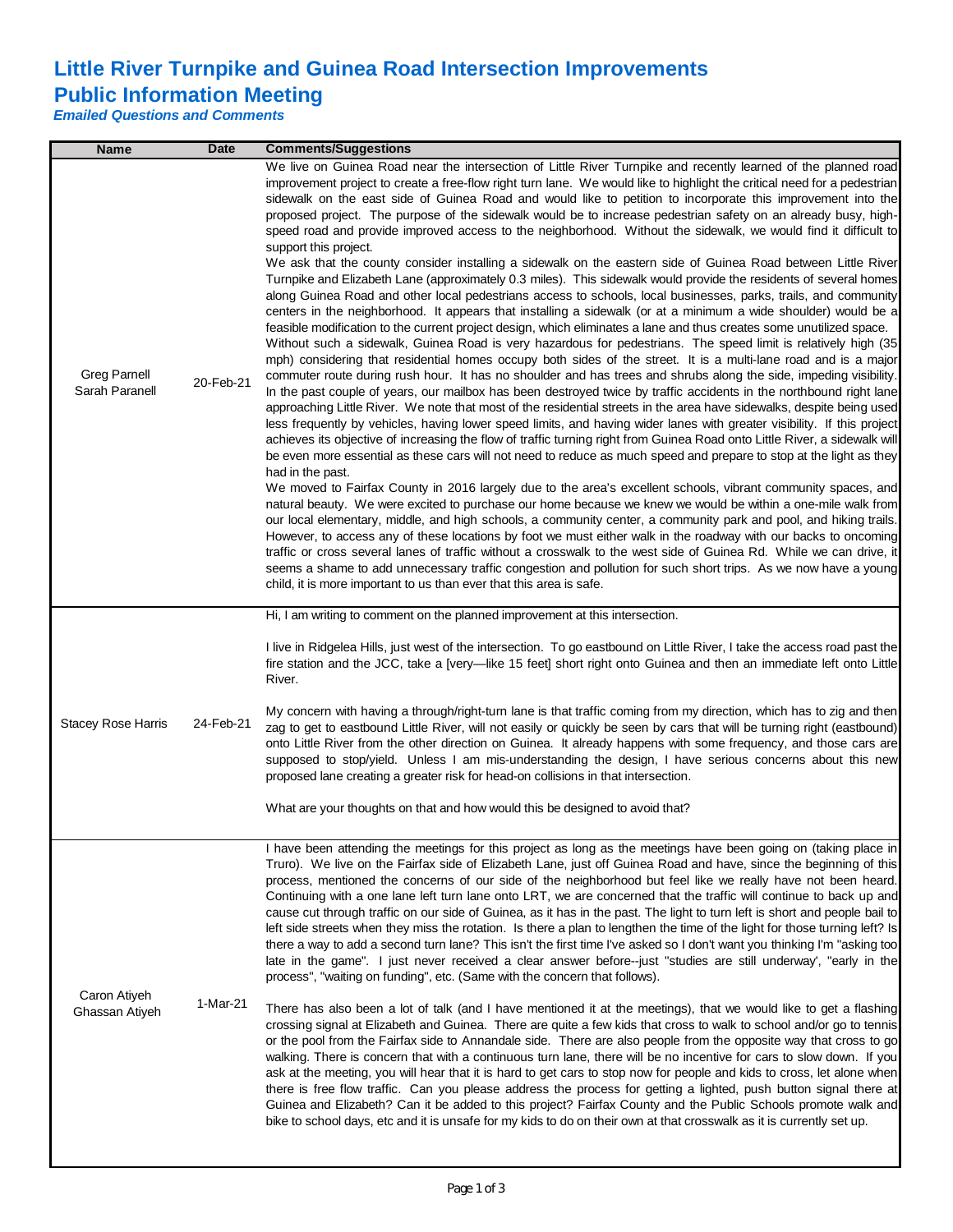| <b>Name</b>                              | <b>Date</b> | <b>Comments/Suggestions</b>                                                                                                                                                                                                                                                                                                                                                                                                                                                                                                                                                                                                                                                                                                                                                                                                                                                                                                                                                                                                                                                                                                                                                                                                                 |
|------------------------------------------|-------------|---------------------------------------------------------------------------------------------------------------------------------------------------------------------------------------------------------------------------------------------------------------------------------------------------------------------------------------------------------------------------------------------------------------------------------------------------------------------------------------------------------------------------------------------------------------------------------------------------------------------------------------------------------------------------------------------------------------------------------------------------------------------------------------------------------------------------------------------------------------------------------------------------------------------------------------------------------------------------------------------------------------------------------------------------------------------------------------------------------------------------------------------------------------------------------------------------------------------------------------------|
| Andy Moy                                 | 2-Mar-21    | I live nearby and I watched the presentation and wanted to offer one suggestion on the plans.<br>I think dual-posting the W11-2/W16-7p assembly in the median (downstream of the ped refuge so as not to block<br>visibility of peds) would improve drivers' awareness of where to look for peds. I would further suggest these signs<br>could be edge-lit for activation via a push button to further alert drivers to the presence of a pedestrian in that lane.                                                                                                                                                                                                                                                                                                                                                                                                                                                                                                                                                                                                                                                                                                                                                                          |
| Lucy Lapidus<br>4-Mar-21<br>Mark Lapidus |             | We are concerned about the crosswalk at Guinea Road and Elizabeth Lane. Our neighborhood has had continuous<br>safety issues attempting to cross the street and we are fearful this project will increase car speed and make it worse.<br>There is a community center two blocks away and pool only a block away. Kids cross here regularly and cars do not<br>yield, let alone stop. I witnessed a close call with three children on bikes just a month ago. Pedestrians will be most<br>impacted by this project. Please help devise a solution to make the crosswalk more visible. Thank you for your<br>consideration.                                                                                                                                                                                                                                                                                                                                                                                                                                                                                                                                                                                                                  |
|                                          |             | I am copying a few neighbors who have also expressed similar feelings about the crosswalk and attended the last<br>meeting with me<br>I regretfully missed the webinar on March 1, 2021 and would like to learn more about the design of this intersection.<br>Without having seen the design, I would like to emphasize these points about any potential solution:                                                                                                                                                                                                                                                                                                                                                                                                                                                                                                                                                                                                                                                                                                                                                                                                                                                                         |
|                                          |             | 1) Pedestrian Safety is #1<br>There are many pedestrian movements at this intersection and Guinea Road is a major barrier to safe pedestrian<br>and bicycle access to our broader community, whether people are walking/biking to the JCC, the Northern Virginia<br>Community College, the middle and high schools, or the shopping centers at Pickett Road.<br>With a constant-turn right lane, there should be flashing pedestrian lights or other on-demand cues for drivers to<br>stop, other than a child in the crosswalk. A flashing light similar to the one on the Cross County Trail on Prosperity<br>Road would be an improvement for the crosswalk at Elizabeth Lane as well.                                                                                                                                                                                                                                                                                                                                                                                                                                                                                                                                                   |
| Mary Cortina                             | 5-Mar-21    | 2) A Road Diet for Guinea Road<br>Unless a traffic study shows unacceptable stacking, a two-lane road with a center turn lane is more consistent with<br>the posted speed limit and safer for homes facing Guinea Road. The curve on northbound Guinea Road just before<br>Elizabeth Lane is dangerous and cars have crashed many times into the same neighbor's front yard. The sight lines<br>from Elizabeth Lane turning either left or right from Truro onto Guinea Road are inadequate and dangerous,<br>because the cars on Guinea Road are not visible, are traveling at a high speed because of the road width, and do<br>not have adequate sight distance for breaking. A road diet would eliminate the curve and sight distance hazards,<br>reduce excessive speeding and provide room for on-street parking. Guinea Road could expand to 4 lanes again just<br>after Elizabeth Lane, approaching the intersection with Little River Turnpike.                                                                                                                                                                                                                                                                                    |
|                                          |             | 3) The timing of traffic lights at Prince William Drive and Duncan Drive<br>Evening westbound traffic backs up the Beltway and Annandale from the many lights on Little River Turnpike, but<br>particularly the traffic light at Duncan Drive. I have observed the light turn red in as little as 10 seconds from the<br>time it is triggered by a car on Duncan. There are many lights on Little River Turnpike which cumulatively cause the<br>evening traffic jam, but it seems that beyond the light at Duncan, everything else moves - slowly but steadily. All the<br>other major intersections have longer wait times for side street traffic, which keeps the main traffic on 236 flowing.<br>The same is true of Prince William Drive for eastbound traffic. The light at that intersection is too sensitive/fast to<br>turn red.                                                                                                                                                                                                                                                                                                                                                                                                  |
|                                          |             | Finally, I would like to sincerely thank VDOT and FCDOT for listening to the neighborhood and for being willing to<br>find solutions to the cut-through traffic. I would also like to thank traffic engineers who have already made timing<br>adjustments to lights at Guinea Road and Little River Turnpike. I noticed an improvement after our community<br>meeting last year.                                                                                                                                                                                                                                                                                                                                                                                                                                                                                                                                                                                                                                                                                                                                                                                                                                                            |
| <b>Brandon Lucado</b>                    | 7-Mar-21    | I am very supportive of the intersection changes to Guinea Road at Little River turnpike to reduce traffic through<br>Truro, but I have deep concerns about the pedestrian crosswalk. I have a 13-year-old daughter who is determined<br>to ride her bike to Frost Middle School next year. She would have to cross Guinea at very busy traffic times during<br>the day. My concern is that cars will by habit move quickly through the intersection without noticing the pedestrian<br>trying to cross. At a normal intersection, drivers would have to stop and look both ways at a red light. It is my<br>understanding that there are no lights for the pedestrian to activate at the new crosswalk that would warn drivers that<br>a pedestrian is present. Additionally, there are no street lights to illuminate the sidewalk where the pedestrian is<br>standing. Please let me know if I am mistaken about the lights. I understand the district does not use in-road lights<br>for pedestrian crossings but it seems that VDOT could use lighted crossing signs to alert drivers that are activated<br>by the pedestrian. I hope that VDOT considers better pedestrian crossing options at the Little River Turnpike<br>crossing. |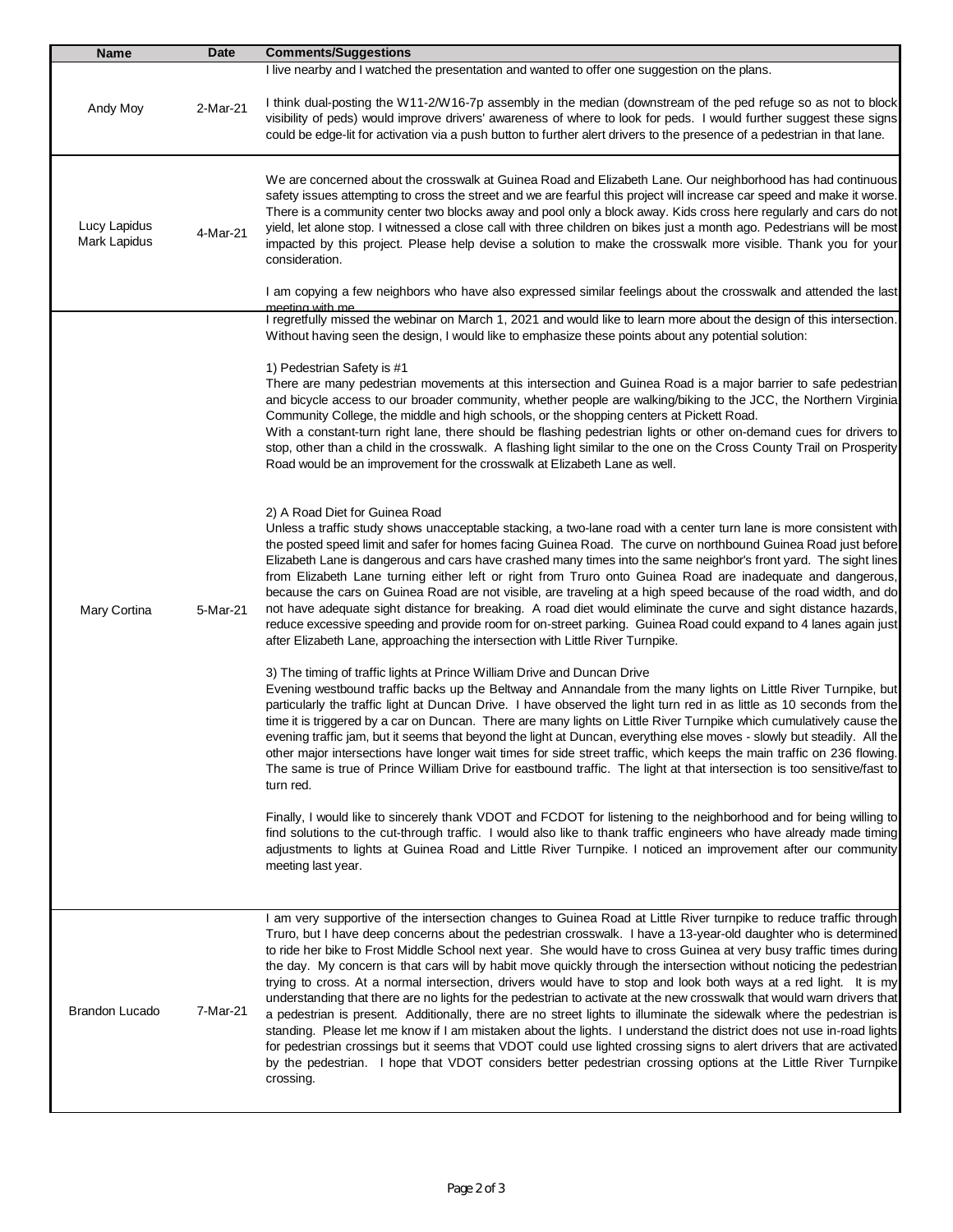| <b>Name</b>      | <b>Date</b> | <b>Comments/Suggestions</b>                                                                                                                                                                                                                                                                                                                                                                                                                                                                                                                                                                                                                                                                                                                                                                                                                                                                                                                                                                                                                                                                                                                                                                                                                                                                                                                                                                                                                                                                                                                                                                                                                                                |
|------------------|-------------|----------------------------------------------------------------------------------------------------------------------------------------------------------------------------------------------------------------------------------------------------------------------------------------------------------------------------------------------------------------------------------------------------------------------------------------------------------------------------------------------------------------------------------------------------------------------------------------------------------------------------------------------------------------------------------------------------------------------------------------------------------------------------------------------------------------------------------------------------------------------------------------------------------------------------------------------------------------------------------------------------------------------------------------------------------------------------------------------------------------------------------------------------------------------------------------------------------------------------------------------------------------------------------------------------------------------------------------------------------------------------------------------------------------------------------------------------------------------------------------------------------------------------------------------------------------------------------------------------------------------------------------------------------------------------|
| William Chandler | 10-Mar-21   | With regard to the intersection improvement, the statement in the meeting that traffic cuts through Truro because<br>the right turn lane backs up to Elizabeth Lane is partly true. However, prior to the pandemic, I have documented cut<br>through traffic turning right on Elizabeth and exiting Old Hickory between 8:15 am -- 8:30 am on weekdays when<br>the line at the light at Little River was short—maybe 10 cars—and not backed up. In fact, I was driving north on<br>Guinea behind these turning cars and followed them onto Old Hickory where I live.<br>My explanation for this is that these drivers are habituated to using the Old Hickory cut-through, and/or they are<br>being directed by traffic apps to shave a few seconds off their commute time. This is why I recommend that VDOT<br>come up with a plan to directly inform these habituated commuters that the new turn will be both safer and much<br>quicker when it takes effect. Otherwise they may continue to cut through in high numbers. The best way I can think<br>to do this is for VDOT to place one or two temporary electronic sign boards in strategic places where commuters will<br>see them on Guinea and on Old Hickory where it intersects with 236. The signs should succinctly inform<br>commuters to use the intersection turn because it is safer and faster. This way VDOT and FCDOT will get<br>maximum contact with the commuters who are cutting through and hopefully change their behavior. I suggest the<br>signs be placed during the construction phase of the project and left out for 2 to 4 weeks after the continuous right<br>turn at 236 is operative. |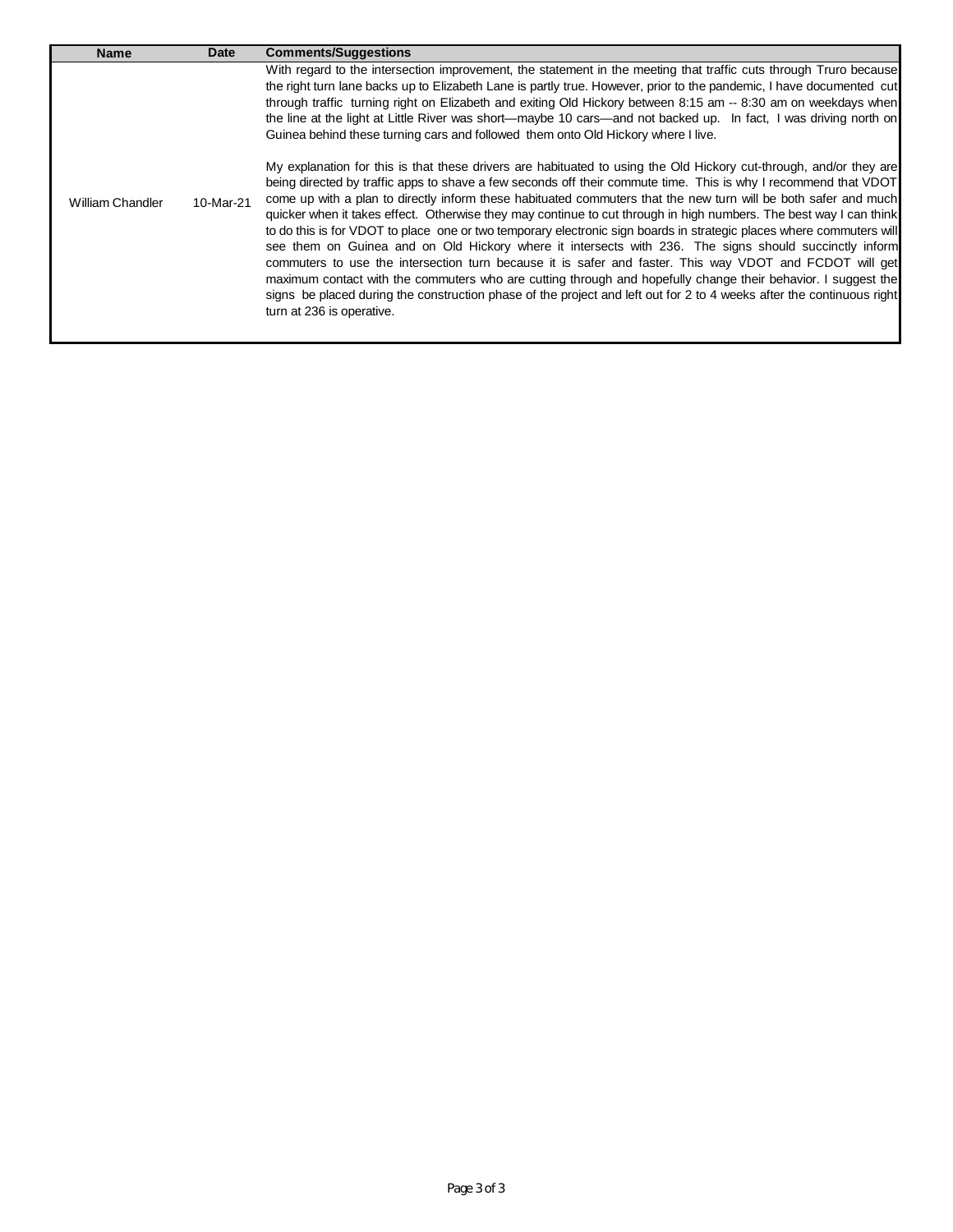## **Little River Turnpike and Guinea Road Intersection Improvements**

#### **Public Information Meeting**

*Virtual Public Meeting Questions and Comments*

| <b>Last Name</b> | <b>First Name</b> | <b>Time Asked</b>            | <b>Comments/Suggestions</b>                                                                                                                                                                                                                                                                                                                                                                                                                                                                                                                                                                                                                                                                                                                                                                                                                                                                                                                                                                                                                                                                                                                                                                                                                                                                                                                                                                                                                                                                                                                                                                                                                                                                                                                                                                                                                                                                                                                                                                                                                                                                                                                                                                                                                                                                                                                                                                                                                                                                                                                                                                                                                                                                                                                                                                                                                                                                                                                   |  |
|------------------|-------------------|------------------------------|-----------------------------------------------------------------------------------------------------------------------------------------------------------------------------------------------------------------------------------------------------------------------------------------------------------------------------------------------------------------------------------------------------------------------------------------------------------------------------------------------------------------------------------------------------------------------------------------------------------------------------------------------------------------------------------------------------------------------------------------------------------------------------------------------------------------------------------------------------------------------------------------------------------------------------------------------------------------------------------------------------------------------------------------------------------------------------------------------------------------------------------------------------------------------------------------------------------------------------------------------------------------------------------------------------------------------------------------------------------------------------------------------------------------------------------------------------------------------------------------------------------------------------------------------------------------------------------------------------------------------------------------------------------------------------------------------------------------------------------------------------------------------------------------------------------------------------------------------------------------------------------------------------------------------------------------------------------------------------------------------------------------------------------------------------------------------------------------------------------------------------------------------------------------------------------------------------------------------------------------------------------------------------------------------------------------------------------------------------------------------------------------------------------------------------------------------------------------------------------------------------------------------------------------------------------------------------------------------------------------------------------------------------------------------------------------------------------------------------------------------------------------------------------------------------------------------------------------------------------------------------------------------------------------------------------------------|--|
| Atiyeh           | Caron             | 07:03:17 PM EST<br>(written) | Hello. Can you please address the crosswalk at Guinea and Elizabeth. There have been a lot of near misses (if<br>you ask the people attending, they can share stories). I have attended all these meetings and have expressed my<br>concerns at all the meetings but the buck was always passed. There needs to be a flashing light/button/etc to<br>bring awareness to this crosswalk that kids use to get to school; cross to the pool, etc. Esp with cars no longer<br>needing to slow down for turning at Guinea. Thank you                                                                                                                                                                                                                                                                                                                                                                                                                                                                                                                                                                                                                                                                                                                                                                                                                                                                                                                                                                                                                                                                                                                                                                                                                                                                                                                                                                                                                                                                                                                                                                                                                                                                                                                                                                                                                                                                                                                                                                                                                                                                                                                                                                                                                                                                                                                                                                                                               |  |
| Atiyeh           | Caron             | 07:21:05 PM EST<br>(written) | Will the left turn/straight lane get a longer timing to allow more cars to go?                                                                                                                                                                                                                                                                                                                                                                                                                                                                                                                                                                                                                                                                                                                                                                                                                                                                                                                                                                                                                                                                                                                                                                                                                                                                                                                                                                                                                                                                                                                                                                                                                                                                                                                                                                                                                                                                                                                                                                                                                                                                                                                                                                                                                                                                                                                                                                                                                                                                                                                                                                                                                                                                                                                                                                                                                                                                |  |
| Jenkins          | Chris             | 07:28:47 PM EST<br>(written) | Thank you for the great briefing, looks like the project will really help the traffic issues.                                                                                                                                                                                                                                                                                                                                                                                                                                                                                                                                                                                                                                                                                                                                                                                                                                                                                                                                                                                                                                                                                                                                                                                                                                                                                                                                                                                                                                                                                                                                                                                                                                                                                                                                                                                                                                                                                                                                                                                                                                                                                                                                                                                                                                                                                                                                                                                                                                                                                                                                                                                                                                                                                                                                                                                                                                                 |  |
| Atiyeh           | Caron             | 07:30:43 PM EST<br>(written) | But this project was to address the traffic turning onto Elizabeth so I'm not sure why the crosswalk couldn't be<br>address as well.                                                                                                                                                                                                                                                                                                                                                                                                                                                                                                                                                                                                                                                                                                                                                                                                                                                                                                                                                                                                                                                                                                                                                                                                                                                                                                                                                                                                                                                                                                                                                                                                                                                                                                                                                                                                                                                                                                                                                                                                                                                                                                                                                                                                                                                                                                                                                                                                                                                                                                                                                                                                                                                                                                                                                                                                          |  |
| Lapidus          | Mark              | 07:33 PM EST<br>(verbal)     | Good evening, Hi my name is Mark Lapidus, I'm a 30-year plus resident of Elizabeth Lane, and this is the first time<br>I've learned anything about the project and I first want to start by thanking Stephen and Jessica for an excellent<br>presentation. I totally understand what you're doing here and fully supportive of what's going on. I will say that I<br>think that in not considering that crosswalk at Elizabeth, you've made an error - I think it's a fairly substantial one<br>because if this project is as successful as you say it's going to be, and there doesn't seem to be reason to think<br>that it won't be successful, those cars are going to be going even faster than they go now and if you've ever stood<br>there and watched them, you just would not believe the speeds of the people coming. Not just during rush hour but<br>at all times of the day. The speed alone there's 35, it's not uncommon for cars to come over headed northbound at<br>50 miles an hour and I can tell you because I cross that walk multiple times a day. People do not stop, they don't<br>yield let alone stop, which is actually part of our Virginia law as you guys know that was passed about a year ago.<br>And I don't know that it's because cars are being obstinate, I just don't think they see the intersection. That's the<br>conclusion I've drawn and as that person that wrote in earlier indicated, I actually saw three little kids crossing that<br>walk two weeks ago and a car swerved around them. It didn't stop, it didn't yield, it missed them by I don't know<br>maybe a foot and a half. And they had crossed in plenty of time, the guy was just going so fast he just didn't even<br>see the children that were there. And I don't think it should take an accident at that intersection for us to do<br>something about it this is, if you, if any one of you, went out there and stood and watched or tried to cross the street<br>yourself as I have done on hundreds of times over the last 30 years, you would see at that intersection and that<br>crosswalk are not effective. I also cross regularly over Little River Turnpike in this area that you're talking about,<br>going over to the community center, and I can tell you that's a very effective crosswalk. I've never had any<br>problems. There, cars stop, of course there's a walk sign. I don't even know what the solution is for this crosswalk<br>by the way, maybe it is flashing lights, maybe it's another stop sign, maybe it's a I don't know what it is. I'm not<br>here to do your job for you because your traffic professionals would know better than I do. All I can tell you right<br>now is that people do not stop for that crosswalk and they don't yield for it, and by speeding the traffic up during<br>rush hour we're just asking for a problematic situation. Thank you for reconsidering this. |  |
| Newman           | Shawn             | 07:37 PM EST<br>(verbal)     | Great, good evening. My name is Sean Newman. I'm a board member with the Fairfax Alliance for Better Bicycling.<br>I'm actually speaking tonight on my own behalf though. I have experienced the non, the through lane turning right<br>on from Burke Lake Road onto Braddock Road. And I cannot imagine walking across that. Like, it scares the life<br>out of me that you're thinking that people are going to be crossing basically the same thing right there, creating<br>new slip lanes. Slip lanes are known to be very dangerous because drivers don't have to stop and you're not<br>providing nothing more than some paint on the pavement to help prevent an accident of pedestrians where right<br>now they have a light. You're not providing any protection to them, the island is great, but getting to that island<br>would be nearly impossible. So that's my first point - is that some sort of signalization whether it's flashing lights,<br>you know a hawk signal, I don't know, something at that intersection where if a pedestrian is there and they want to<br>be able to cross, they need to be able to do so safely.<br>The second part of what I'm going to say is in relation to Mark's comment previously and the others before is that,<br>I've driven on this road and people go too fast because you have a four-lane road that has no turning lane and no<br>reason for people to go this the 35 mile an hour speed limit because it looks like a freeway. And so this is a perfect<br>case for a road diet where you would take those four lanes and turn them into two lanes with the turn lane and have<br>it split out to this intersection when it gets closer but that would also give you enough room to create a bike lane<br>there. So I'm really disappointed that as of right now, you're claiming to be improving pedestrian safety but you're<br>actually making it more dangerous for pedestrians crossing that slip lane that you've created.                                                                                                                                                                                                                                                                                                                                                                                                                                                                                                                                                                                                                                                                                                                                                                                                                                                                                                                                              |  |
| Long             | Jason             | 07:34:17 PM EST<br>(written) | Are there any plans to adjust the timing or turning traffic pattern at Little River Tpke and Prosperity Ave. The queue<br>from this light is usually backed up to Guinea, and these right turns generally are trying to get to Prosperity so this<br>proposed turning movement will cause a lot of issues on Little River                                                                                                                                                                                                                                                                                                                                                                                                                                                                                                                                                                                                                                                                                                                                                                                                                                                                                                                                                                                                                                                                                                                                                                                                                                                                                                                                                                                                                                                                                                                                                                                                                                                                                                                                                                                                                                                                                                                                                                                                                                                                                                                                                                                                                                                                                                                                                                                                                                                                                                                                                                                                                     |  |
| Viilu            | Alice             | 07:44:43 PM EST<br>(written) | I commend this project, and would like to note that this project is to address an already dangerous situation. There<br>are children that are terrified to cross Old Hickory and Elizabeth inside Truro. There are drivers that are going over<br>45 in a 25 mph zone. The pedestrians at the intersection of 236 and Guinea are far less than those of school<br>children who are walking distance to Wakefield Forest. To ignore that is callous at best.                                                                                                                                                                                                                                                                                                                                                                                                                                                                                                                                                                                                                                                                                                                                                                                                                                                                                                                                                                                                                                                                                                                                                                                                                                                                                                                                                                                                                                                                                                                                                                                                                                                                                                                                                                                                                                                                                                                                                                                                                                                                                                                                                                                                                                                                                                                                                                                                                                                                                   |  |
| Evans            | Jeffery           | 07:47 PM EST<br>(written)    | Thank you very much, can you hear me? I think I'm unmuted - So my question is, currently the cars in the<br>northbound Guinea Road Lane, the second lane from the right, many of them are there because they want to turn<br>right on eastbound Little River Turnpike and then turn left on Prosperity. What impact will this have on those folks?<br>I worry they'll be over on that lane heading toward Old Hickory and have to cross a couple lanes of traffic in a short<br>distance to turn left while the traffic is zooming along there. So what do you think will happen there?                                                                                                                                                                                                                                                                                                                                                                                                                                                                                                                                                                                                                                                                                                                                                                                                                                                                                                                                                                                                                                                                                                                                                                                                                                                                                                                                                                                                                                                                                                                                                                                                                                                                                                                                                                                                                                                                                                                                                                                                                                                                                                                                                                                                                                                                                                                                                       |  |
| Lucado           | Brandon           | 07:49:35 PM EST<br>(written) | Are there any technical issues with adding in road lights to the continous turning lane? If not, did VDOT estimate<br>the cost of adding in-road lights in the continous turning lane? If so did VDOT determine if the costs were to much<br>for existing budget?                                                                                                                                                                                                                                                                                                                                                                                                                                                                                                                                                                                                                                                                                                                                                                                                                                                                                                                                                                                                                                                                                                                                                                                                                                                                                                                                                                                                                                                                                                                                                                                                                                                                                                                                                                                                                                                                                                                                                                                                                                                                                                                                                                                                                                                                                                                                                                                                                                                                                                                                                                                                                                                                             |  |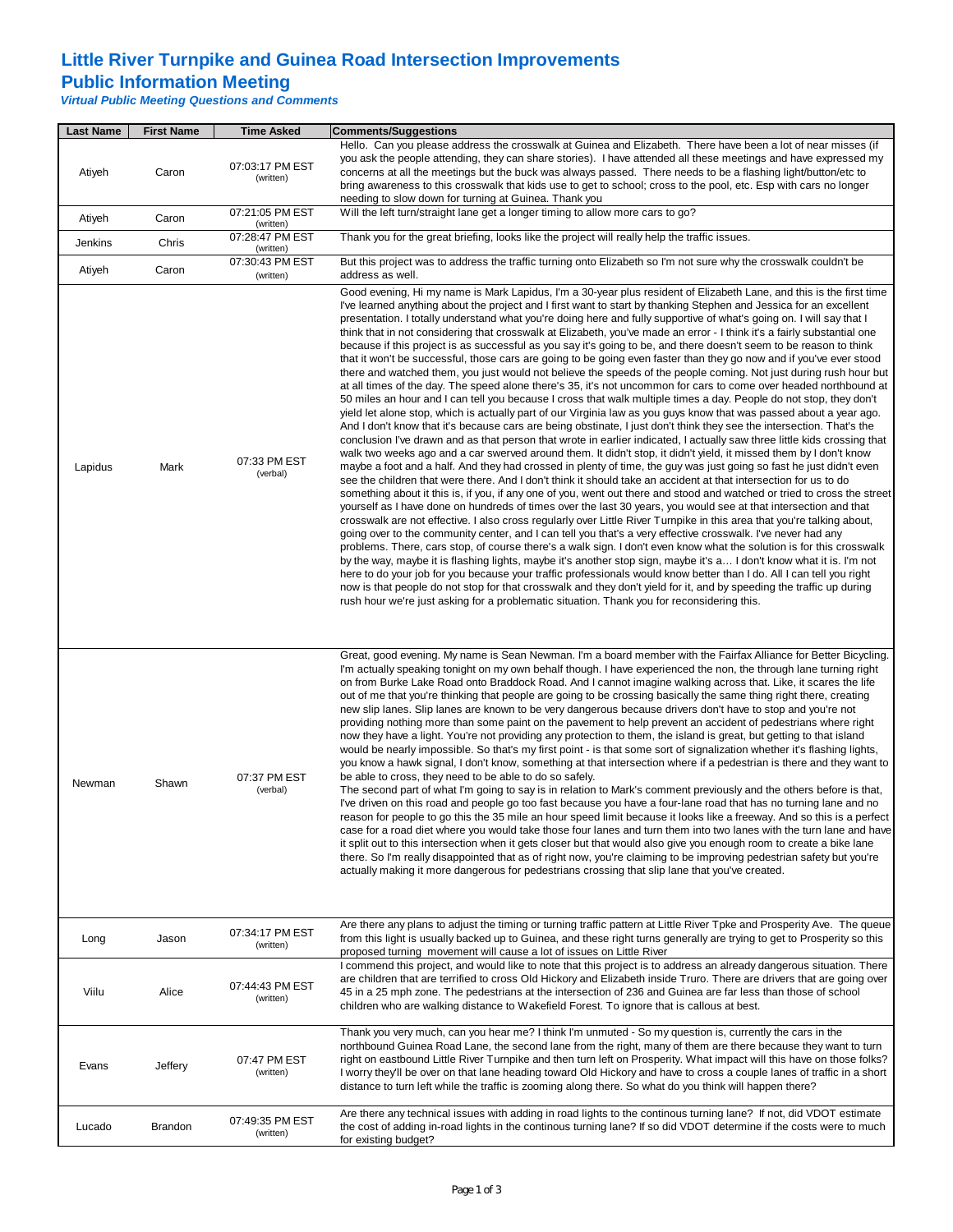| Last Name | <b>First Name</b> | <b>Time Asked</b>        | <b>Comments/Suggestions</b>                                                                                                                                                                                                                                                                                                                                                                                                                                                                                                                                                                                                                                                                                                                                                                                                                                                                                                                                                                                                                                                                                                                                                                                                                                                                                                                                                                                                                                                                                                                                                                                                                                                                                                                                                                                                                                                                                                                                                                                                                                                                                                                                                                                                                                                                                                                                                                                                                                                     |
|-----------|-------------------|--------------------------|---------------------------------------------------------------------------------------------------------------------------------------------------------------------------------------------------------------------------------------------------------------------------------------------------------------------------------------------------------------------------------------------------------------------------------------------------------------------------------------------------------------------------------------------------------------------------------------------------------------------------------------------------------------------------------------------------------------------------------------------------------------------------------------------------------------------------------------------------------------------------------------------------------------------------------------------------------------------------------------------------------------------------------------------------------------------------------------------------------------------------------------------------------------------------------------------------------------------------------------------------------------------------------------------------------------------------------------------------------------------------------------------------------------------------------------------------------------------------------------------------------------------------------------------------------------------------------------------------------------------------------------------------------------------------------------------------------------------------------------------------------------------------------------------------------------------------------------------------------------------------------------------------------------------------------------------------------------------------------------------------------------------------------------------------------------------------------------------------------------------------------------------------------------------------------------------------------------------------------------------------------------------------------------------------------------------------------------------------------------------------------------------------------------------------------------------------------------------------------|
| Parnell   | Greg              | 07:50 PM EST<br>(verbal) | All right, good evening everyone. This is Greg Parnell, we live at the second house on the east side of Guinea<br>Road, second house south of Little River. So, this is a very interesting and relevant conversation for us. We also<br>want to say we appreciate all the before thought that has gone into this, but there's been a lot of planning and a lot<br>of thoughts. We appreciate all of that. I forwarded this question beforehand - I got a response but I also wanted to<br>share this for those others that are listening. Basically, we largely want to echo some of the previous concerns<br>about pedestrian safety and then add on to that a little bit. I think for commuters, I think they see Guinea Road<br>largely as a commuter artery, I think for those of us that live on and around Guinea Road it's important to<br>remember that this is a residential road. There are houses on both sides of the street here, people that are living<br>directly on this road and my particular concern, my family's concern, is the lack of a sidewalk on the east side of<br>Guinea Road around this area. Shortly after we moved into the house a few years ago our mailbox was destroyed<br>by an accident by a car coming up onto the eastbound side of Guinea Road. We replaced the mailbox like two<br>months later it was hit again and destroyed. So I mean, we're at the point where it's hard for us to even check our<br>mail safely, and I'm very concerned that increasing the speed of traffic going into the intersection is only going to<br>make it more hazardous for pedestrians in this area, like some of the others that have talked about the crosswalk<br>by Elizabeth. And basically, we can't really understand why there is not a shoulder, at least if not a full sidewalk on<br>this eastbound side of Guinea because they have it on Little River, they have it on Elizabeth, they have it on the<br>other side of Guinea. And so when you have several houses and families that live here and the speed of cars that<br>are going through this intersection, it seems like a very significant oversight and I understand it's maybe outside the<br>scope of the project as it is right now, but to me that should be even the higher priority if pedestrian safety is really<br>kind of one of the key priorities of this project. So I'll leave it at that, thank you for your consideration and appreciate<br>your thoughts. |
| Viilu     | Alice             | 07:57 PM EST<br>(verbal) | Hi, this is Alice's husband and I just want to say I commend this project and would like to note that this project is to<br>address an already dangerous situation within Truro. There are children that are terrified to cross Old<br>Hickory/Elizabeth inside Truro. There are drivers that are going over 45 miles per hour in a 25 mile per hour zone.<br>The pedestrians at the intersection of 236 and Guinea are far less than those of school children who are walking<br>distance to Wakefield course. To ignore that, I feel is callous at best.                                                                                                                                                                                                                                                                                                                                                                                                                                                                                                                                                                                                                                                                                                                                                                                                                                                                                                                                                                                                                                                                                                                                                                                                                                                                                                                                                                                                                                                                                                                                                                                                                                                                                                                                                                                                                                                                                                                      |
| Lapidus   | Mark              | 07:58 PM EST<br>(verbal) | I apologize for coming back at you, but I was muted when we were talking and I couldn't respond to what you said.<br>And I did want to tell you that I got in touch with VDOT last year and I received a note back from Elizabeth Basham,<br>who you guys probably work with. Miss Basham told me that there are over 9,400 cars daily on Guinea Road and<br>360 cars on the west side turning on Elizabeth Lane, and 1,900 turning the other way on Elizabeth Lane. So, the<br>volume at that crosswalk is fairly significant. And she also indicated there were four crashes on that site between<br>2017 and 2019 and then went on to say that my request was rejected because the volume of traffic, there was no<br>need for a four-way stop. I didn't recommend a four-way stop, just as I said, I'm not a traffic engineer so I don't<br>know what should be done in terms of visibility for that crosswalk. But if we're just kind put off to the side because<br>it's not part of this project, I don't know when it's going to come up again. It's not as if I can individually send an<br>email to VDOT and get any action. So that's one thing I just wanted to conclude with that if you guys aren't willing<br>to actually look at the subject, I don't think that there's, there's not going to be any action realistically if it just gets<br>brushed under the carpet.<br>And then the last thing I just wanted to say about the project on 236 is that, and it is a question whether or not you<br>had looked at the speed limit there because as you know as you heard further, as you head further westbound into<br>Fairfax City the speed limit decreases to 35 miles an hour but for some crazy reason and I guess it's probably been<br>this way since the early 60s when there wasn't much traffic on 236. The speed limit out there is still 45 miles an<br>hour between, I don't even know where it starts, probably Prince William Drive and all the way to the beltway, and<br>the cars are often coming even faster than 45. So, did you look at the speed limit there or was that not part of this<br>project?                                                                                                                                                                                                                                                                                                                                   |
| Atiyeh    | Caron             | 08:03 PM EST<br>(verbal) | Hi, thank you all very much. I'm just kind of piggybacking on to Mark. We've also lived on Elizabeth Lane for over a<br>decade. And I want to thank you, Mr. Welch, for taking the concerns of the crosswalk seriously. I had typed in the<br>question box that I was surprised the crosswalk wasn't taken into consideration because this study was looking at<br>all the traffic turning on to Elizabeth at the right, so it was right at that intersection. But Fairfax County, you know<br>they promote walk to school, they promote a whole lot of other stuff. We're on Elizabeth, opposite Truro, and you<br>know it's very dangerous, that intersection there, and I think part of the problem is if you go further back Guinea,<br>you know it's hard to see. There's a little bit of a hill so people come speeding up and I think what, kind of echoing<br>what other people are saying, is that I think sometimes we forget that Guinea Road is a residential area. Like,<br>there's no sidewalks on the other side of the road and it's hard. I've contacted VDOT. I've contacted you know<br>FCDOT, and you know it kind of falls on deaf ears. Like you know, Mark said there's no, there's not going to be a<br>four-way stop sign but I didn't contact you about that so I guess my question is who do I follow up with? How do we<br>get heard? There are many near misses with children. I've walked my children across the street and cars stop one<br>way and they zoom by you the other way and then you're stuck in the middle of Guinea Road because cars won't<br>stop one direction. And it's just, it's hard when you're not heard. So, I'd like to know who could help us with this, I<br>guess.                                                                                                                                                                                                                                                                                                                                                                                                                                                                                                                                                                                                                                                                                                                                                    |
| Bergstorm | Catherine         | 08:07 PM EST<br>(verbal) | Hi, I'm talking on behalf of Catherine. I just had a question. I was one of the people that was around when that oil<br>truck had flipped over on Picket and 236, quite a few years back, like eight years back or so. And part of the thing<br>is, is that people are, they're speeding through the lights. So, speed beget speed right. It's one of those things<br>where if you're going to make things wider, you're going to do the things that you're doing, you know. Is that<br>something that has been taken into consideration, that that's encouraging these trucks to go faster? I mean, it<br>already, watching him go through, we got saved because we were picking up after the dog, but we would have<br>been right underneath that truck when it flipped over. So it's just a matter of like, okay, so what are you doing here<br>on 236? Is this something that's going to be through from the beginning, like from where 495 is all the way down to<br>36 speed wise and then across? And, I mean, I just feel like there maybe there should be a little bit more thought<br>because, that was really crazy how fast he was going.                                                                                                                                                                                                                                                                                                                                                                                                                                                                                                                                                                                                                                                                                                                                                                                                                                                                                                                                                                                                                                                                                                                                                                                                                                                                                                                           |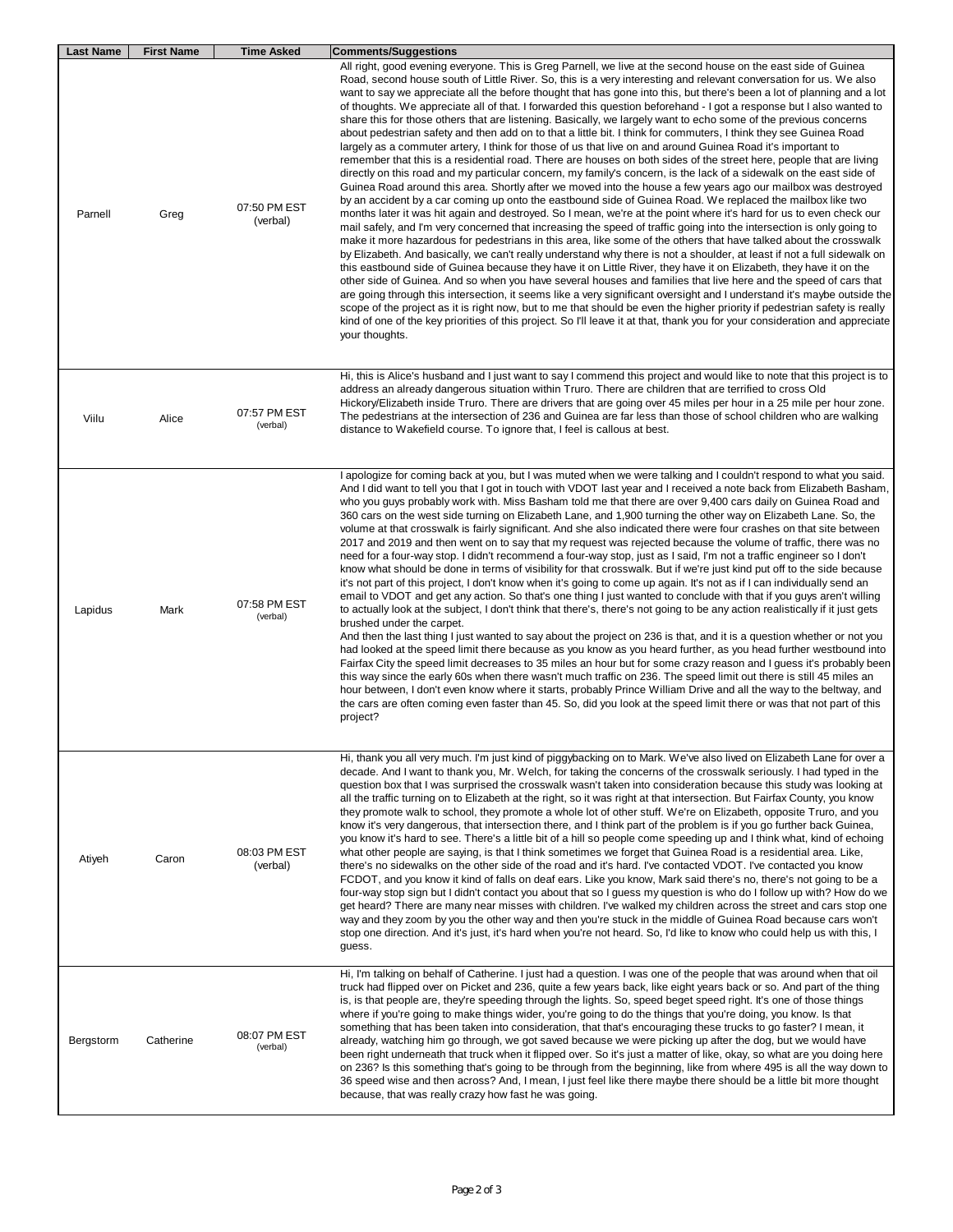| <b>Last Name</b>                                                                                                                          | <b>First Name</b> | <b>Time Asked</b>                                                                                                                                                                                                                                                                                                                                       | Comments/Suggestions                                                                                                                                                                                                                                                                                                                                                                                                                                                                                                                                                                                                                                                                                                                                                                                                                                                                               |
|-------------------------------------------------------------------------------------------------------------------------------------------|-------------------|---------------------------------------------------------------------------------------------------------------------------------------------------------------------------------------------------------------------------------------------------------------------------------------------------------------------------------------------------------|----------------------------------------------------------------------------------------------------------------------------------------------------------------------------------------------------------------------------------------------------------------------------------------------------------------------------------------------------------------------------------------------------------------------------------------------------------------------------------------------------------------------------------------------------------------------------------------------------------------------------------------------------------------------------------------------------------------------------------------------------------------------------------------------------------------------------------------------------------------------------------------------------|
| Chandler                                                                                                                                  | Bill              | 08:11 PM EST<br>(verbal)                                                                                                                                                                                                                                                                                                                                | I'm Bill. I'm a Truro resident. Thank you for the presentation and for coming up with this plan to handle the terrible<br>cut-through traffic we have in Truro. I can say that I and all my neighbors are looking forward to some relief from<br>the cut through traffic. This whole project did, however, sort of come out of VDOT after neighbors started seeking a<br>calming project. And the ideas, we understood it at the time and it was presented at all the meetings that were<br>held, is that you guys are going to follow up to see whether or not this experiment works and whether it really<br>produces the kind of results your projections are giving you at the moment. So, I'm wondering what specific steps<br>are going to happen after the project opens up in July? Sort of, you know, where are you going to go down the road<br>in terms of following up on the project? |
| 08:26 PM EST<br><b>Brandt</b><br>Kevin<br>(verbal)<br>through traffic. And we really appreciate all the effort that's been put into this. |                   | This is Kevin Brandt. I'm president of the Truro homeowner's association. Just wanted to take this time to thank<br>Supervisor Hackenshaw, Delegate Watts, and the VDOT staff, as well as the FCDOT staff, for all the work that<br>you've put into this. The attention to our community and the things that were impacting our community with this cut |                                                                                                                                                                                                                                                                                                                                                                                                                                                                                                                                                                                                                                                                                                                                                                                                                                                                                                    |